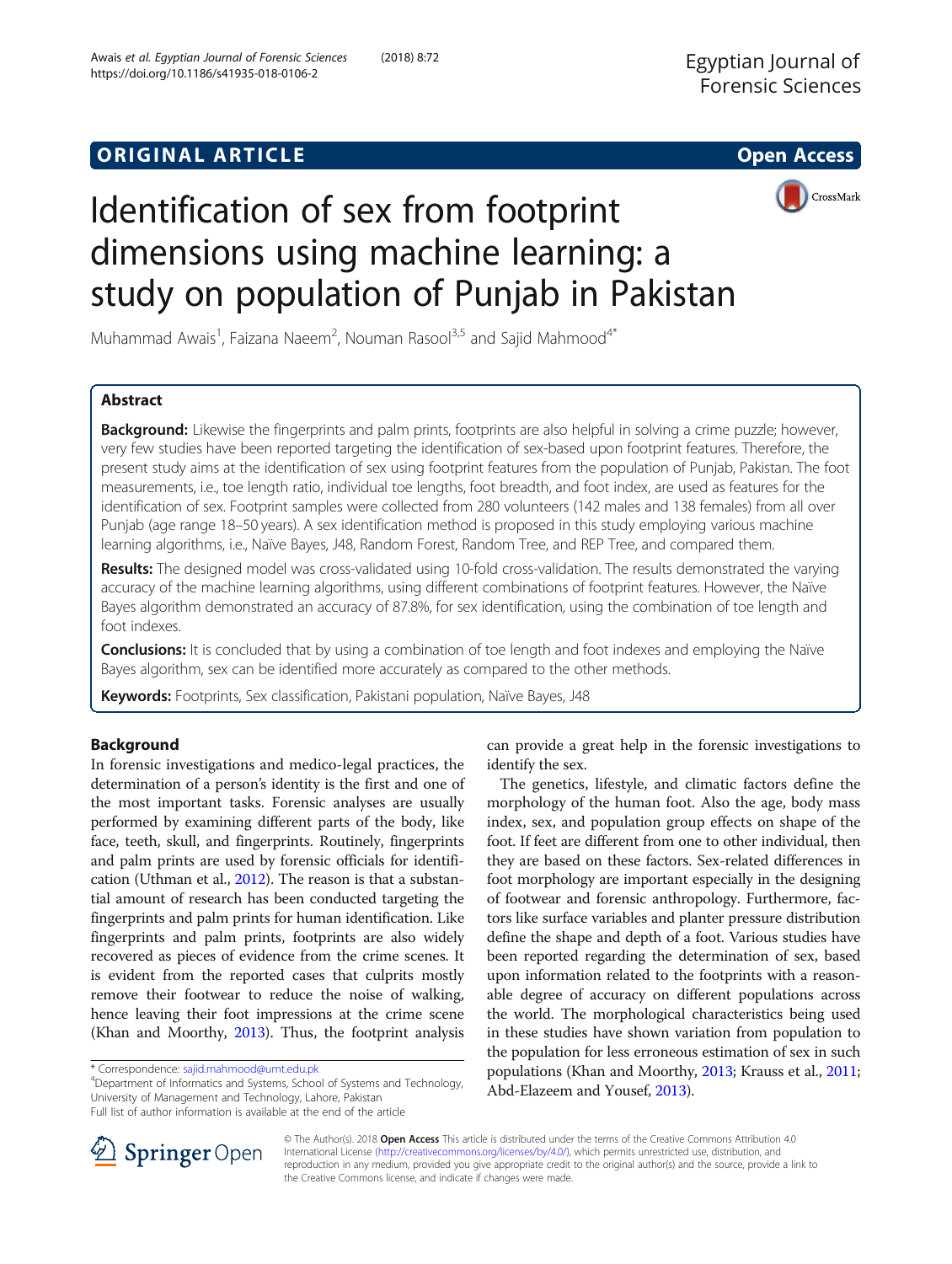In 2017, a study was carried out in Uttar Pradesh, India, to evaluate the importance and trust-ability of footprint dimensions in sex, stature, and age estimation. A total of 400 samples were collected from the ages of 10–65. The print was taken bilaterally, for study. A total of 7 measurements were used, out of which, 5 were toe lengths, recorded as T1–T5, and 2 were breadth dimensions for the right and left footprint. The left footprint measurements were greater than that of the right, for both the males and females. It was concluded that there exists a linear correlation between the footprint length and stature of a person for males and females, both. But for sex, there was a partial correlation found from the footprints and the same for the age (Singh and Yadav, [2017](#page-8-0)).

Another study on Haryanvi Jaat population of Haryana State of India was conducted in 2016 to find out sexual dimorphism using foot and footprint dimensions. A total of 400 samples (200 males and 200 females) were collected bilaterally with ages between 21 and 25 years. Two measurements were taken, i.e., one for length, from toe 1 to the exterior point of the heel of both feet, and the other was breadth, for the footprint. The study concluded that male has a greater footprint length as compared to female and inverse for footprint index (Walia et al., [2016\)](#page-8-0).

Atamturk, [2010](#page-8-0) presented a study to estimate sex from footprint measurements, e.g., heel breadth, ball breadth, and heel ball index and reported that all measurements (length, breadth, and heel breadth) of the footprints were larger in males, but the sex differences were not statistically significant. The study concluded that footprint parameters can be used in the estimation of sex but the heel ball index may not be that much useful in sex determination from footprints (Atamturk, [2010\)](#page-8-0), and extension of this work was reported by (Krishan et al., [2011](#page-8-0)).

In 2006, a study was conducted on footprints of 320 volunteers for sex estimation in Iban Ethnics, East Malaysia. Linear regression equations were employed on the foot length for discriminating males and females from the given population (Oberoi et al., [2006](#page-8-0)).

A similar study was conducted on the Ghanaian population in 2015 for sex identification with the sample size of 126 students (60 females and 66 males) aged between 18 and 30 years. The lengths of all foot toes, breadth at the ball (BAB), heel ball index (HB index), and the breadth at heel (BAH) were used. The results demonstrated that all footprint dimensions have shown significant results except HB index. The accuracy to discriminate both sex was reported at 80% when toe 5 and BAH from the left footprints were used for analysis (Abledu et al., [2015](#page-8-0)).

Different parameters such as foot length and size, heel ball index, foot breadth measurements, i.e. breadth at ball and breadth at heel, have been used across the world by many researchers for various populations (Krishan et al., [2012,](#page-8-0) [2015](#page-8-0)). However, sex estimation through feet anthropometry is still an open problem as the scope is very wide due to diversity in the world's population.

No studies have been reported related to the determination of sex-based upon footprint analysis on Pakistani population. The aim of the present study is to find out the utility of footprint for sex classification. For this purpose, footprint sample of the population of Punjab of Pakistan has been collected from different geographical areas of the province. Footprints of 142 male and 138 female volunteers were collected. All toe lengths, ratio of toe lengths, ball breadth index, and heel breadth index of both the feet of each individual from the study were measured from these footprints and analyzed for the sex determination.

Machine learning is a branch of computer science which gives the ability to the system to learn and predict future results with unseen data, it is also referred as the computational statics to build predictive models on given data and predict for unseen values, without explicit programming (Rughani and Bhatt, [2017\)](#page-8-0). Machine learning is helping the forensics teams across the world in many ways; from individual identification, forensic cyber security, computer forensics, and forensic criminology are used to prevent and solve the crime cases (Ariu et al., [2011](#page-8-0); Nasrabadi, [2007\)](#page-8-0).

Machine learning provides different types of computer algorithms to solve various real-world problems, such as Naïve Bayes, Random Forest, Random Tree, REP Tree, and J48 algorithm, particularly for classification problems. Sex identification is also a classification problem; therefore, these machine learning classification algorithms can help in prediction of sex using considered parameters, which can aid forensic analysts in sex identification cases (Brennan and Oliver, [2013](#page-8-0); Kim et al., [2014](#page-8-0); Nath, [2006](#page-8-0); Wang et al., [2013](#page-8-0)).

In this paper, Naïve Bayes, Random Forest, Random Tree, REP Tree, and J48 machine learning algorithms were used for sex classification. Naïve Bayes is simple but a very powerful classification algorithm based on the Bayesian inference for providing some reasonable accuracy value (Cichosz, [2014](#page-8-0)). Random Forest, Random Tree, and REP Tree build iterations of trees and reduce the errors by using mean squared, bagging and choosing best respectively for the best classification (Aljawarneh et al., [2017](#page-8-0)). J48 is a widely used machine learning algorithm for classification with very much enhanced pouring technique and fault tolerance that reduces misclassification (Heude et al., [2005\)](#page-8-0).

# Materials and methods

#### Sample collection

The present study was conducted on unrelated adult volunteers randomly selected from Punjab, Pakistan. The volunteers included 142 males and 138 females of age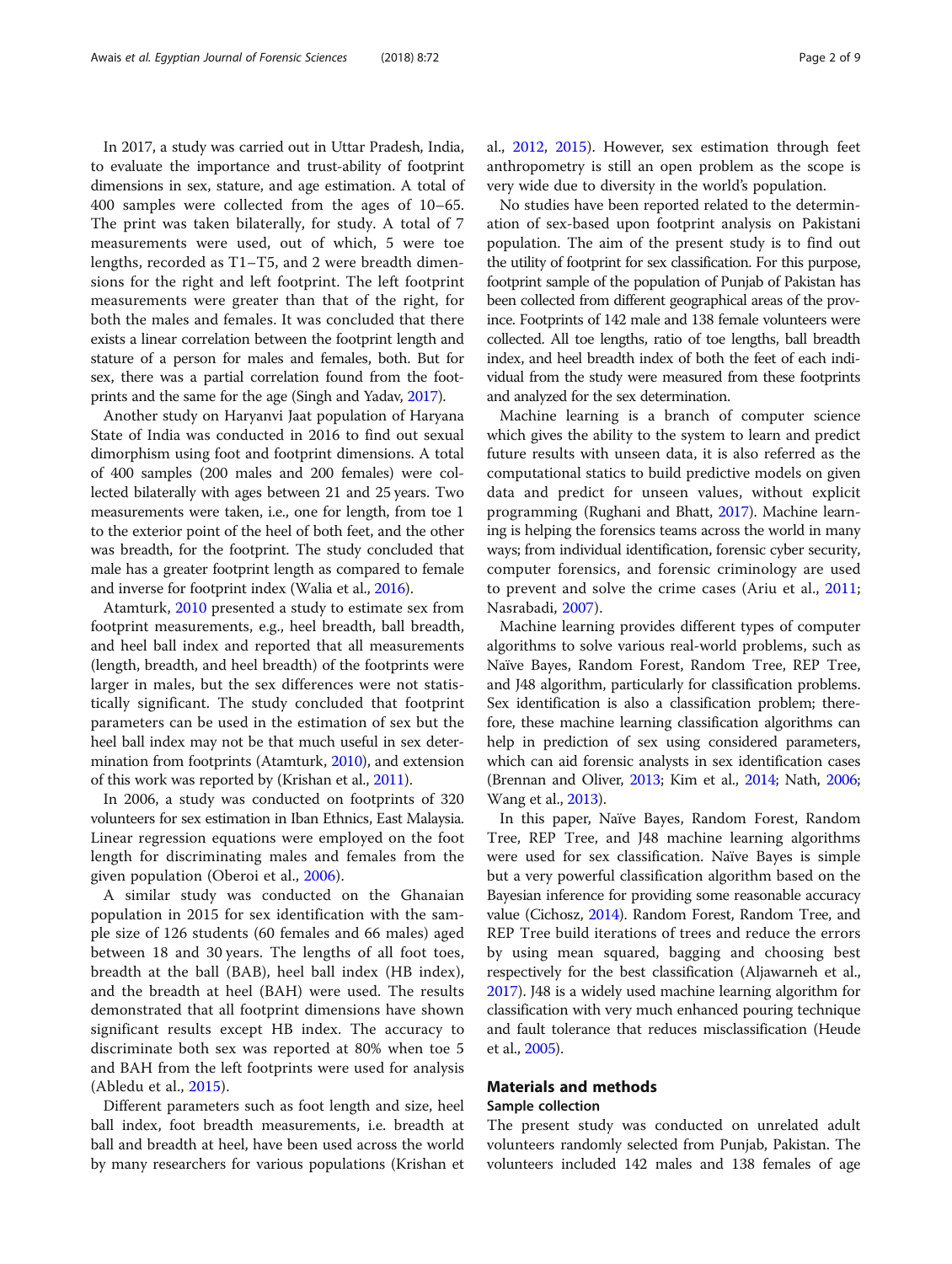ranging from 18 to 50 years. None of the volunteers had family relations with each other as the anthropometric features of the human body are based on gene, and family dependence can lead to the similarity in the anthropometric features (Heude et al., [2005](#page-8-0)). The research procedure strictly followed the ethical research standards of University of Management and Technology, Lahore Pakistan.

Before sample collection, all volunteers were properly explained about the purpose of the study. All volunteers were active and healthy with no previous surgical history. To remove dirt, all volunteers were asked to clean their feet with soap and water. The quick-drying duplicating ink was uniformly spread on  $0.30 \times 0.30$ -m plain glass plate of 0.008 × 0.008-m thickness Rughani and Bhatt, [2017;](#page-8-0) Singh and Yadav, [2017.](#page-8-0) The participants were asked to put their feet one by one on the glass plate with normal force and then placed it on a plain A4 size white paper and lift up their foot without disturbing the paper (Robbins, [1986](#page-8-0)). All papers with vague footprints were excluded from the study, and the participant was requested to repeat the process for a clean print. By using this method, the static footprints of all participants were collected for both feet, i.e., left and right. In this paper, different measurements were used for the identification of sex. The identification can also be carried out if the crime scene investigator does not have all of the measurements in case of dynamic footprints, as all the static features are not usually present in a dynamic footprints (Reel et al., [2012](#page-8-0)).

#### Method flow chart

The first step of this study was the collection of footprints data from 280 adult volunteers including 138 females and 142 males from different areas of Punjab. The second step was taking the measurements of selected features, i.e., toe lengths, ball breadth, and heel breadth of the feet. A straight line was drawn from the most endpoint of heel to the lateral point of the first toe as shown in (Fig. 1), where the measurements of the length of toe were considered as the distance between the outer most points of the heel to the tip of the toe. Ball breadth was measured as the dimension between the most medial and the most lateral points of the footprint at the ball, and heel breadth was measured as the broadest distance through the heel. Table [1](#page-3-0) contains the measurements that have been taken from each footprint. It clearly defines the standard followed in this study that how the lengths of 5 toes, ball breadth, and heel breadth was measured from the feet. The ball breadth index and heel breadth index were calculated using the following formula:

$$
BBI:ball\ breadth\ index = (ball\ breadth/length\ of\ tool)
$$
  
× 100



Fig. 1 Foot measurements

HBI : heel breadth index  $=$  (heel breadth/length of toel)  $\times$  100

Furthermore, the ratios between all toes were calculated as (toe 1 to toe 2, toe 1 to toe 3, toe 1 to toe 4, toe 1 to toe 5, toe 2 to toe 3, toe 2 to toe 4, toe 2 to toe 5, toe 3 to toe 4, toe 3 to toe 5, and toe 4 to toe 5).

The third step was the implementation of classification techniques for sex identification. Algorithms that were chosen for this purpose were Naïve Bayes, Random Forest, Random Tree, REP Tree, and J48 algorithm (Cichosz, [2014;](#page-8-0) Kim et al., [2014](#page-8-0); Rughani and Bhatt, [2017\)](#page-8-0). The measurements obtained in the second step were the input parameters to the abovementioned algorithms. In the fourth step, a final decision was made by the classification algorithms used (in step 3) for sex identification. The algorithm will use the features of feet and perform its analysis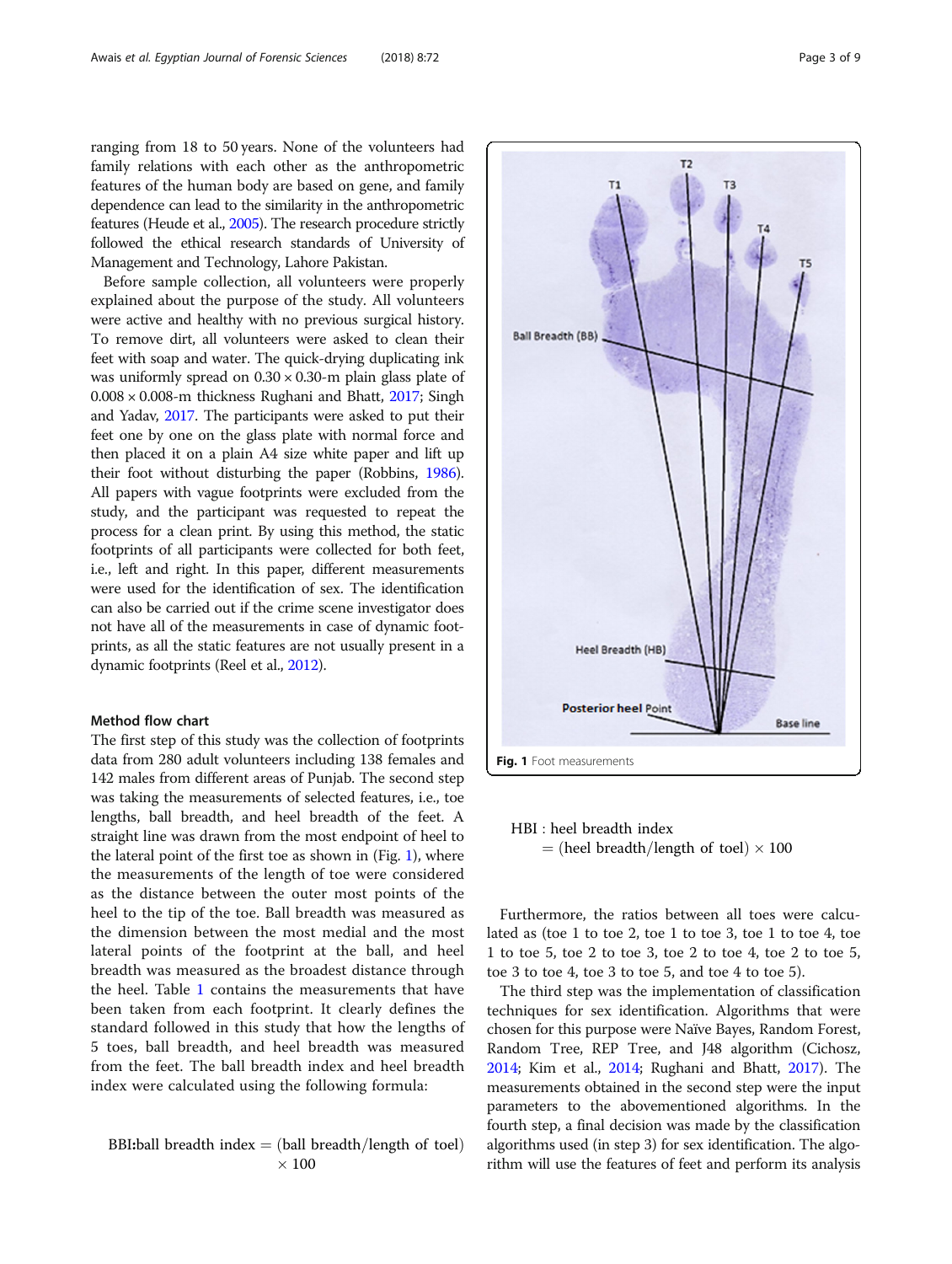<span id="page-3-0"></span>Table 1 Parameters and their measurements

| Ν                 | Measurements                                                                                                                                                           |
|-------------------|------------------------------------------------------------------------------------------------------------------------------------------------------------------------|
| Toe 1             | Length from the most endpoint of heel to the<br>most inner point of toe 1.                                                                                             |
| Toe 2             | Length from the most endpoint of heel to the<br>most inner point of toe 2.                                                                                             |
| Toe 3             | Length from the most endpoint of heel to the<br>most inner point of toe 3.                                                                                             |
| Toe 4             | Length from the most endpoint of heel to the<br>most inner point of toe 4.                                                                                             |
| Toe 5             | Length from the most endpoint of heel to the<br>most inner point of toe 5.                                                                                             |
| Ball breadth (BB) | The dimension between the most medial and<br>the most lateral points of the footprint at the<br>ball (which resembles the most noticeable<br>areas of the metatarsal). |
| Heel breadth (HB) | The broadest distance through the heel.                                                                                                                                |

for differentiating males from females in the available sample (Fig. 2).

## Statistical analysis

The statistical analysis was performed using Weka 3.8 for windows. We employed Naïve Bayes, J48, Random Forest, Random Tree, and REP Tree for sex classification using BBI and HBI (Aljawarneh et al., [2017](#page-8-0); Cichosz, [2014](#page-8-0); Kalmegh, [2015](#page-8-0)). Naïve Bayes is a classifier based on Naïve Bayes theorem. It requires a small set of training data to identify the sex. Random Forest classifier fits a number of decision tree classifiers on different samples of the dataset and calculates the average of all in order to improve the accuracy. Random Tree, randomly built trees; no pruning is involved and performs analysis on the basis of these trees. REP Tree is a fast decision tree learning algorithm. It is based on information gain and entropy which minimizes the error that arises due to variance. It considers all the attributes and constructs the decision tree with the help of variance and information gain and does error pruning. J48 is widely used as it creates a binary tree, and after building the tree, the algorithm is applied in each record of the database and classification is performed.

Naïve Bayes algorithm for continuous data is based on the equation

$$
p(x = v \vee C_k) = \frac{1}{\sqrt{2\pi\sigma_k^2}} e^{\frac{-(v-\mu_k)^2}{2\sigma_k^2}} \tag{1}
$$

Let  $x$  be the length of a given toe, where data segments on male and female classes and variance are calculated for each male and female class, and let  $\mu_k$  be the mean value of  $C_k$ , i.e., associated class and  $\sigma_k^2$  the variance of associated class  $C_k$  and  $\nu$  the observation with unknown class, i.e., either male or female. Then, for a given class, the probability distribution  $C_k$ ,  $p(x = v \vee C_k)$  can be computed by putting values into the equation.

Random Tree algorithm is based on

$$
f = \frac{1}{B} \sum_{b=1}^{B} f_b(x')
$$
 (2)

The J48 algorithm uses the entropy and information gain for making a decision for determination of sex.

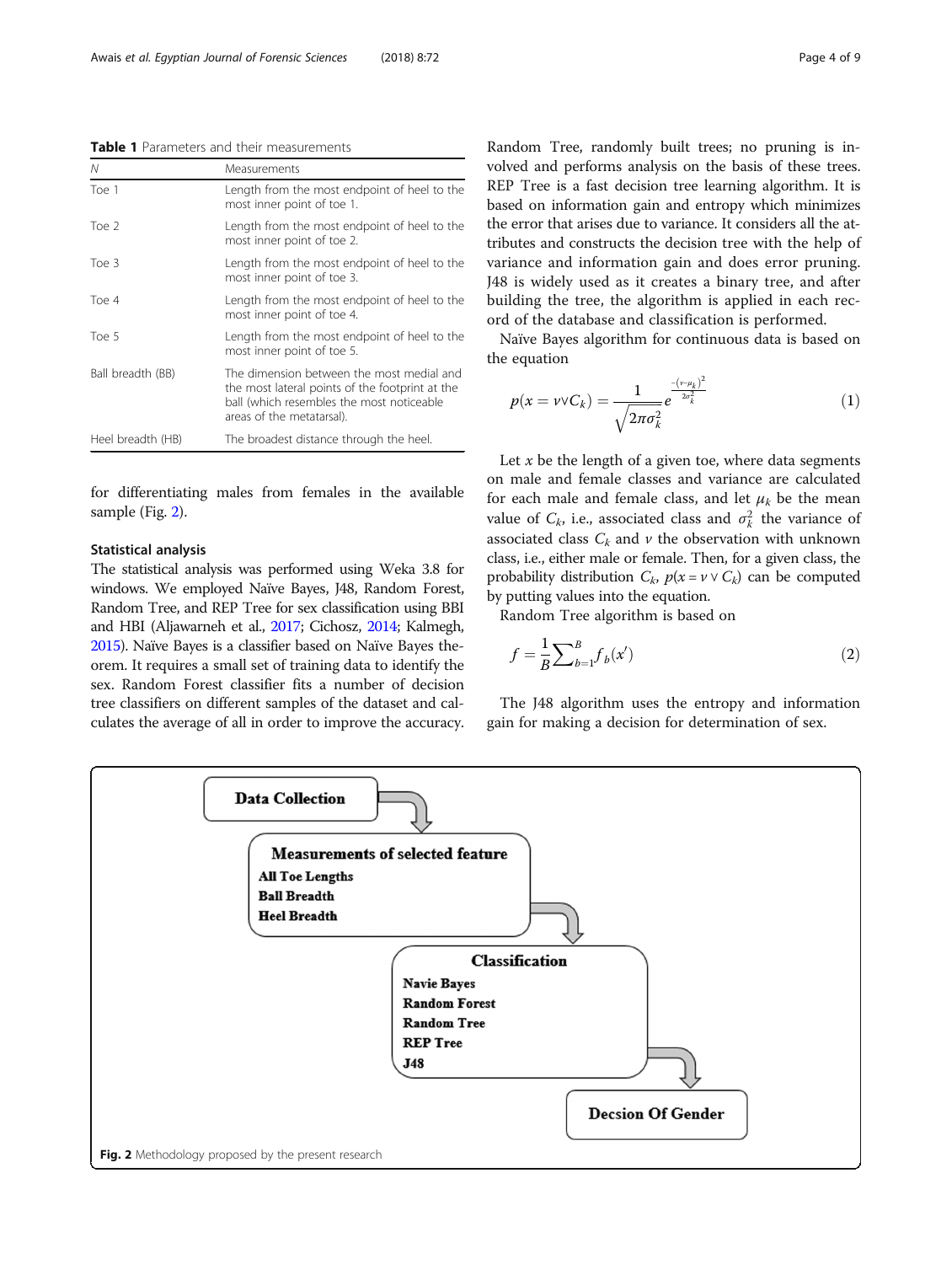$$
H(T) = \sum_{i=1}^{j} p_i \log_2 p_i \tag{3}
$$

$$
IG(T, a) = H(T) - H(T/a)
$$
\n<sup>(4)</sup>

The mean and standard deviation of the data was computed by using:

$$
\mu = \frac{\sum x}{N} \tag{5}
$$

$$
\alpha = \sqrt{\frac{1}{N} \sum_{i=1}^{N} (x_i - \mu) 2}
$$
 (6)

where  $N$  is the total number of samples (male and female), "x" is the sample, "a" is the standard deviation, and " $\mu$ " is the mean of all samples.

# Results

In this experiment, we identify the sex using different foot parameters (foot toe lengths, ratios of all foot toe lengths, ball breadth index, and heel breadth index). After performing the analysis, we attained the following results.

Abbreviation, i.e., LFT1, for left foot toe 1 up to LFT5 for left foot toe 5 and similarly RFT1, RFT2…RFT5 for right foot toe 1, was used in the description of the results.

# Comparison between the mean of right and left foot (both males and females)

In males, a greater mean value was observed for foot toe 1 and ball breadth index of the left foot, while a higher mean value was observed for the heel breadth index of the right foot in comparison to the left foot.

Similarly, in females, a greater mean value was observed for ball breadth index and foot toe 1 of the left foot, whereas a higher mean value of heel breadth index was observed of the right foot as compared to left (Table 2).

# Comparison between the standard deviation of the right and left foot (both males and females)

In males, the standard deviation was noticeably high for the foot toe 1 and heel breadth index of the right foot, while a higher standard deviation was noticed for the ball breadth index of the left foot as compared to right.

In females, the higher standard deviation was observed in foot toe 1 and ball breadth index of the right foot, whereas a higher standard deviation value was noticed for the heel breadth index of the left foot in comparison to the right (Tables 2 and [3\)](#page-5-0).

# Determination of accuracy

The accuracy in the classification problems is measured as how much the algorithm identifies a correct class for the given instance of data and whereas the error is the number of percent of misclassified instances of data (Ariu et al., [2011\)](#page-8-0). In this paper, there were two classes: "male" and "female", the precision of the algorithm will be measured as how much the machine learning algorithm correctly classified a male as male and a female as female.

# Sex classification based on left foot parameters (toe 1 length and indexes)

Sex classification based on the left foot ridges was performed using different algorithms (Naïve Bayes, J48, Random Forest, Random Tree, and REP Tree). The input parameters to these algorithms include the LFT1 (left foot toe 1), BBI, and HBI of the left foot.

Using the J48 algorithm, the value of TPs (true positives/ accuracy) was higher in males as compared to females. The accuracy rates were 0.873 and 0.841 for males and females, respectively, while the overall accuracy rate was observed at 85.7% (Table [4](#page-5-0)).

The Random Forest algorithm demonstrated an overall accuracy rate of 85%, while the TPs (accuracy) for females were recorded at 84.1 and 85.9% for males. By applying Random Tree algorithm, the overall accuracy rate was observed at 83.9%. However, the value of TPs was greater for females than that of males. Individually, the accuracy rates were 0.841 and 0.838 for females and males, respectively (Table [4\)](#page-5-0).

The REP Tree algorithm exhibited an accuracy rate of 82.5%, whereas the TP values were 0.826 and 0.824 for females and males, respectively. Through the Naïve Bayes algorithm, the accuracy rate was 0.906 for females and 0.852 for males, whereas the overall accuracy rate of sex classification was observed at 87.8% (Table [4](#page-5-0)).

Hence, if we use FT1, BBI, and HBI of the left foot as parameters, the Naïve Bayes algorithm is more suitable

**Table 2** Descriptive statistics: left foot dimensions and foot index among Punjabi population

|           | Foot toe 1    |               | Ball breadth index |               | Heel breadth index |             |
|-----------|---------------|---------------|--------------------|---------------|--------------------|-------------|
|           | Male          | Female        | Male               | Female        | Male               | Female      |
| N         | 142           | 138           | 142                | 138           | 142                | 138         |
| Mean      | 24.0          | 21.7          | 38.2               | 38.2          | 20.1               | 20.2        |
| <b>SD</b> |               | 0.8           | 1.9                | 2.0           | 1.6                | 1.9         |
| Range     | $21.4 - 27.9$ | $19.5 - 23.9$ | 34.03-43.90        | $33.0 - 43.1$ | 13.53-24.54        | 15.57-25.15 |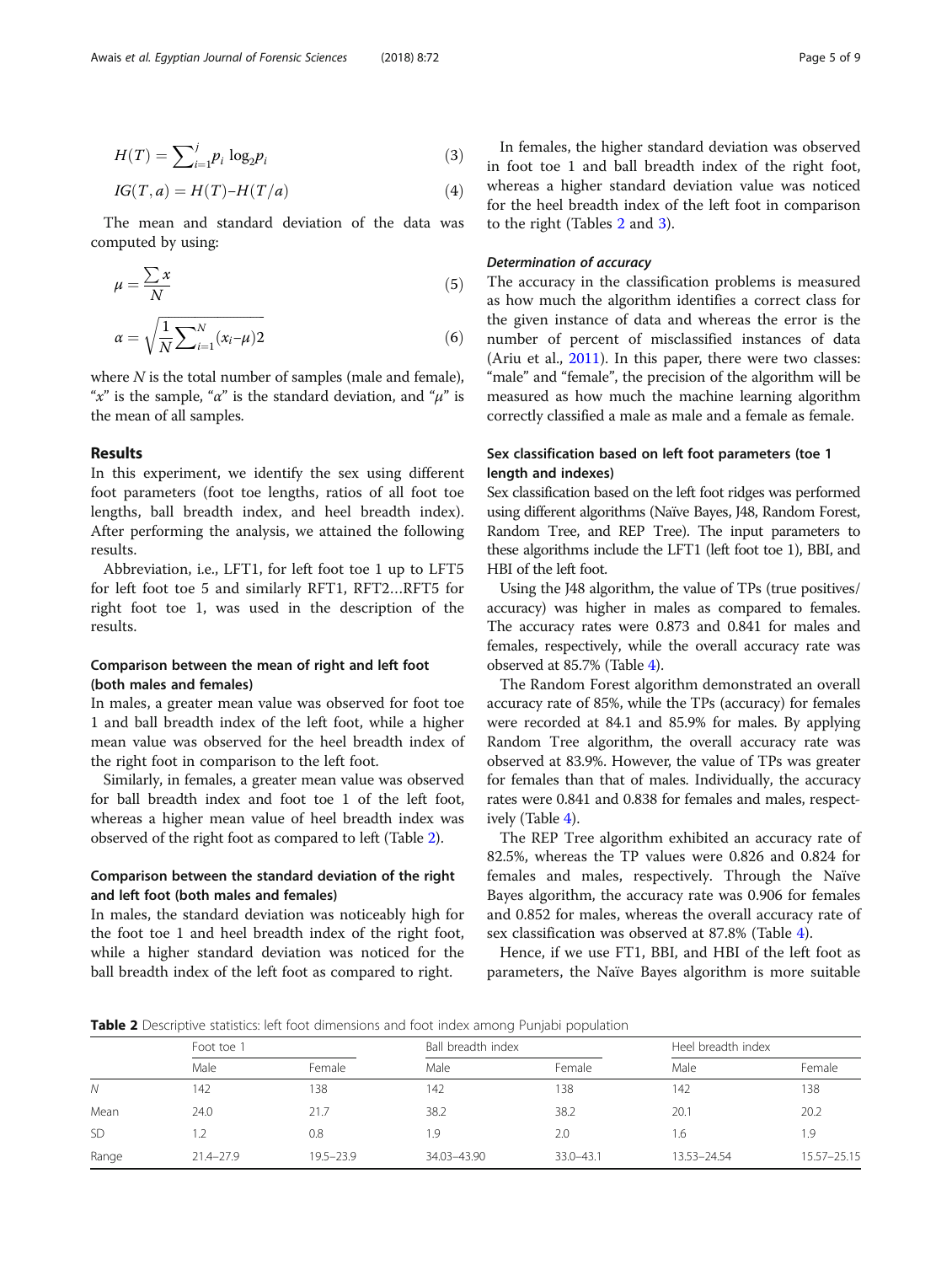|           | Foot toe 1  |            | Ball breadth index |               | Heel breadth index |               |
|-----------|-------------|------------|--------------------|---------------|--------------------|---------------|
|           | Male        | Female     | Male               | Female        | Male               | Female        |
| N         | 142         | 138        | 142                | 138           | 142                | 138           |
| Mean      | 23.9        | 21.7       | 38.2               | 37.9          | 20.2               | 20.3          |
| <b>SD</b> | 1.2         | 0.8        | 1.9                | 2.1           | 1.7                |               |
| Range     | 20.58-27.65 | 19.6-24.26 | 33.75-44.73        | $32.1 - 44.1$ | 16.55-25.21        | 15.19 - 24.37 |

<span id="page-5-0"></span>Table 3 Descriptive statistics: right foot dimensions and foot index among Punjabi population

for sex determination with 87.8% accuracy. However, the REP Tree algorithm demonstrated the lowest accuracy rate (82.5%).

# Sex classification based on left foot parameters (toe lengths and ratios)

Sex classification was performed using left foot parameters (LFT1+ LFT2+ LFT3+ LFT4+ LFT5+ left foot toe ratios). Through Random Tree, Random Forest, and Naïve Bayes algorithm, the value of TPs was observed higher in females than that of males. In comparison, through J48 and REP Tree algorithm, the value of TPs was observed higher in males than that of females.

Through the Naïve Bayes algorithm, the accuracy rate was 0.91 for females and 0.83 for males while the overall accuracy was observed at 87.5% (Table 5). The accuracy rates, using Random Tree algorithm, were 0.833, 0.824 for females and males respectively while the collective accuracy rate was 82.8%. The accuracy rates, using the Random Forest algorithm, were 0.870 and 0.859 for females and males, respectively. However, the collective accuracy rate was 86.4%. The J48 algorithm showed an accuracy rate of 0.859 for males and 0.855 for females. However, the overall accuracy rate was at 85.7% (Table 5). The accuracy rates obtained by using REP Tree algorithm were 0.873 and 0.841 for males and females, respectively, while the collective accuracy rate was 85.7% (Table 5).

Table 4 Accuracy rates for sex determination through following algorithms using toe length and foot indexes

| Thus, Naïve Bayes algorithm demonstrated the highest      |  |
|-----------------------------------------------------------|--|
| rate of accuracy at 87.5% for sex classification by using |  |
| the selected parameters of the left foot, whereas Random  |  |
| Tree algorithm showed the lowest accuracy rate of 82.8%   |  |
| among all.                                                |  |

# Sex classification based on right foot parameters (toe 1 length and indexes)

In this experiment, we identify the sex through J48, Random Tree, Random Forest, REP Tree, and the Naïve Bayes algorithms using right foot parameters (FT1, HBI, and BBI). Using these algorithms, it was observed that, in all of these, the value of TPs (accuracy) was greater in females than that of males while through REP Tree, males showed greater TP value. The accuracy rate by using the J48 algorithm was 0.88 and 0.80 for females and males, respectively. However, the overall accuracy rate was observed at 84.2% (Table [6](#page-6-0)). The Random Tree algorithm revealed an accuracy of 0.812 for females and 0.810 for males. However, their combined accuracy was observed at 81% (Table [6\)](#page-6-0). Naïve Bayes algorithm demonstrated that there is a significant difference between the TP value of both sex. The accuracy rate was 0.92 in females and 0.81 in males. Through the Naïve Bayes algorithm, the overall accuracy rate of sex classification was observed at 86.4% (Table [6](#page-6-0)). The overall accuracy rate by using Random Forest algorithm was recorded at 84.2%. It showed an accuracy of 0.877 for females and 0.810 for males (Table [6](#page-6-0)).

| Table 5 Accuracy rates for sex determination through |  |  |  |
|------------------------------------------------------|--|--|--|
| algorithms using toe lengths and toe length ratios   |  |  |  |

| Algorithm       | Sex | TP    | Accuracy (%) |
|-----------------|-----|-------|--------------|
| J48             | F   | 0.841 | 85.7         |
|                 | M   | 0.873 |              |
| Random Forest   | F   | 0.841 | 85           |
|                 | M   | 0.859 |              |
| Random Tree     | F   | 0.841 | 83.9         |
|                 | M   | 0.838 |              |
| <b>REP Tree</b> | F   | 0.826 | 82.5         |
|                 | M   | 0.824 |              |
| Naïve Bayes     | F   | 0.906 | 87.8         |
|                 | M   | 0.852 |              |
|                 |     |       |              |

| algorithms using toe lengths and toe length ratios |     |       |              |  |  |
|----------------------------------------------------|-----|-------|--------------|--|--|
| Algorithm                                          | Sex | TP    | Accuracy (%) |  |  |
| J48                                                | F   | 0.855 | 85.7         |  |  |
|                                                    | M   | 0.859 |              |  |  |
| Random Forest                                      | F   | 0.870 | 86.4         |  |  |
|                                                    | M   | 0.859 |              |  |  |
| Random Tree                                        | F   | 0.833 | 82.8         |  |  |
|                                                    | M   | 0.824 |              |  |  |
| <b>REP Tree</b>                                    | F   | 0.841 | 85.7         |  |  |
|                                                    | M   | 0.873 |              |  |  |
| Naïve Bayes                                        | F   | 0.913 | 87.5         |  |  |
|                                                    | M   | 0.838 |              |  |  |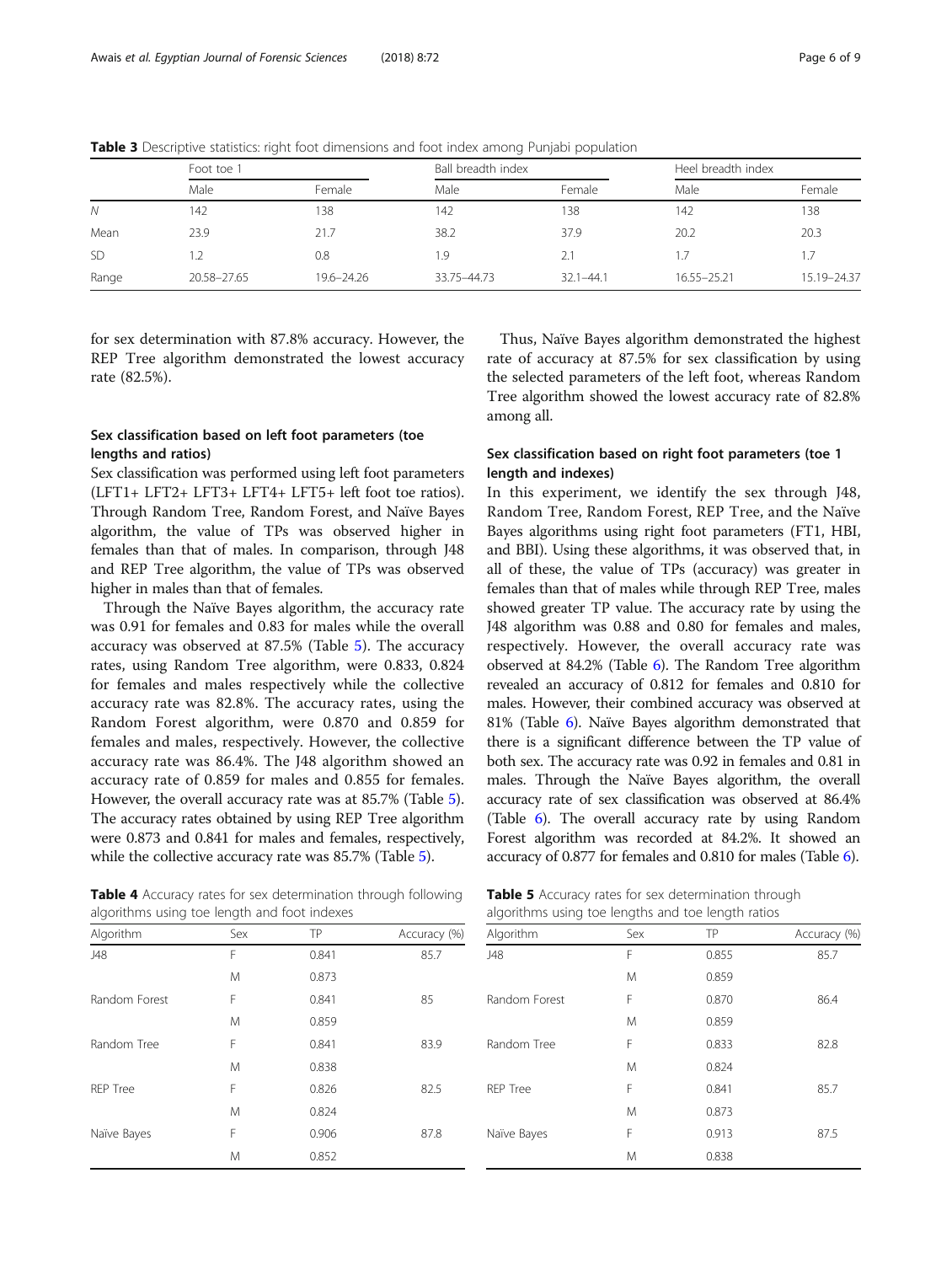<span id="page-6-0"></span>Table 6 Accuracy rates for sex determination through following algorithms by using toe 1 lengths and indexes

| Algorithm     | Sex | TP    | Accuracy (%) |
|---------------|-----|-------|--------------|
| J48           | F   | 0.884 | 84.2         |
|               | M   | 0.803 |              |
| Random Forest | F   | 0.877 | 84.2         |
|               | M   | 0.810 |              |
| Random Tree   | F   | 0.812 | 81           |
|               | M   | 0.810 |              |
| RFP Tree      | F   | 0.848 | 85.3         |
|               | M   | 0.859 |              |
| Naïve Bayes   | F   | 0.920 | 86.4         |
|               | M   | 0.810 |              |

algorithms by using toe lengths and toe length ratios Algorithm Sex TP Accuracy (%) J48 F 0.819 81.7 M 0.817 Random Forest F 0.870 85.7 M 0.845 Random Tree F 0.797 82.8 M 0.859 REP Tree **F** 0.906 85.7 M 0.810 Naïve Bayes F 0.964 82.1 M 0.683

Table 7 Accuracy rates for sex determination through following

Through REP Tree algorithm, a greater TP value was observed for males than that of females. The accuracy rates were 0.859 and 0.848 for males and females, respectively. Collectively, the accuracy rate was observed at 85.3% (Table 6). Now, we can say that if we use the parameters of the right foot (FT1, BBI, and HBI), then the Naïve Bayes algorithm gives the best accuracy rate (86.4%) among all. That is why it is the most suitable choice for these parameters, whereas Random Tree Algorithm gives the lowest accuracy rate of 81%.

# Sex classification based on right foot parameters (toe lengths and ratios)

Sex classification was performed using the right foot parameters (RFT1+ RFT2+ RFT3+ RFT4+ RFT5+ right foot toe ratios). Through J48, Random Forest, REP Tree, and Naïve Bayes algorithms, TP values observed were greater in females as compared to males.

By the J48 algorithm, the value of TPs was 0.819 and 0.817 for females and males, respectively, while the overall accuracy was 81.7%. The accuracy rates by using Random Forest algorithm were 0.870 and 0.845 for females and males, respectively, while the overall accuracy rate was observed at 85.7% (Table 7). By REP Tree algorithm, the value of TPs was greater for females in comparison to males. The accuracy rate was observed at 0.906 and 0.810 for females and males, respectively. However, the overall accuracy rate was observed at 85.7% (Table 7). The Naïve Bayes algorithm showed an accuracy rate of 0.964 for females and 0.68 for males, whereas the overall accuracy rate was observed at 82.1% (Table 7). By applying Random Tree algorithm, the value of TPs was greater in males than that of females. The accuracy rates were 0.859 and 0.797 for males and females, respectively, while the overall accuracy rate was observed at 82.8% (Table 7).

Thus, if we use the selected parameters of the right foot and perform the sex classification analyses, Random Forest and REP Tree algorithms demonstrate the best accuracy rates (85.7%) among all, whereas J48 revealed the lowest accuracy rate (81.7%) as in comparison to all the other algorithms.

# Overall result

After observing all the results, it can be concluded that the accuracy rates for identifying sex vary with the changing of parameters as described in Tables [4](#page-5-0), [5,](#page-5-0) 6, and 7. Naïve Bayes algorithm showed the highest accuracy rates for all type of parameters except the ratios and toe lengths of the right foot (Table 7). It shows accuracy rates of 87.8, 87.5, 86.4, and 82.1% for the parameters used in Tables [4,](#page-5-0) [5](#page-5-0), 6, and 7, respectively.

Naïve Bayes algorithm performed best among all algorithms with an overall accuracy rate of 86%. It can also be observed from these results that Random Tree algorithm has not performed as better as the other algorithms applied in this study. It demonstrated the lowest accuracy rates of 83.9, 82.8, 81, and 82.8% in Tables [4](#page-5-0), [5,](#page-5-0) 6, and 7, respectively, and overall 82.6% accuracy.

## **Discussion**

Across the world, many researchers have taken the initiative for utilization of footprints in sex determination. Different features of the foot have been used in various studies for accurate identification of sex. No such study has been conducted on any of the Pakistani population to date. The present study was conducted on the population of Punjab using different foot measurements, i.e., foot toe lengths, indexes, and toe ratios, for sex identification. All these parameters, i.e., foot toe lengths, indexes, and toe ratios for the left foot have greater values as compared to those of the right foot. The maximum accuracy rate of determination of sex was observed at 87.8% for the left foot and 86.4% for the right foot.

Previously, many reports have been published on footrelated studies and on the individuality of the foot and footprints, sexual dimorphism, height estimation, and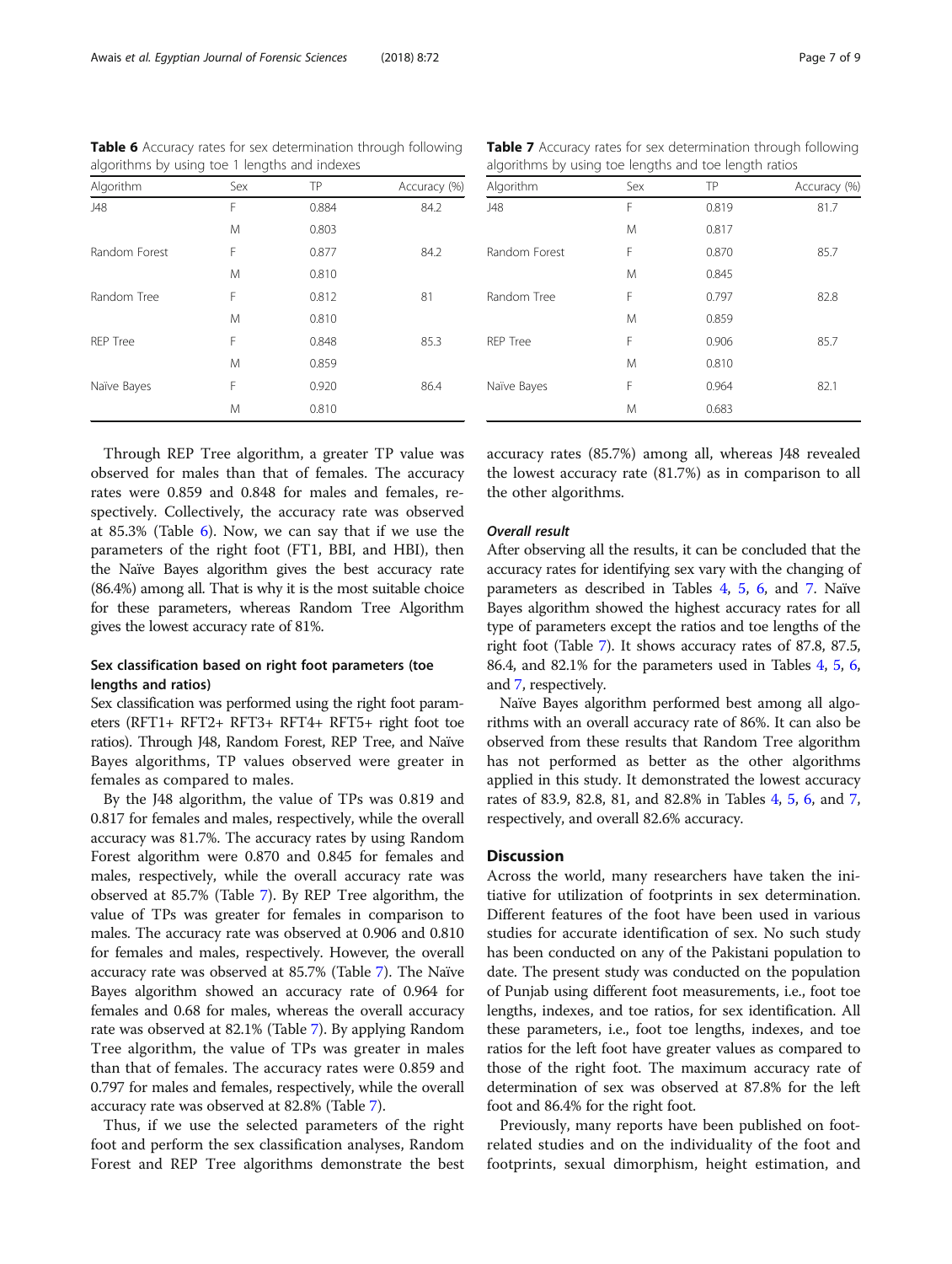association of foot and hand dimensions for the identification of a person in mass disasters (Kanchan et al., [2008;](#page-8-0) Krishan et al., [2011](#page-8-0)) (Table 8).

A study on Ghanaian population has shown that by using toe 1 (length of the toe 1), toe 2, toe 3, toe 4, toe 5, BAH (breadth at heel), and BAB (breadth at ball), the reasonable accuracy 69.8–80.3% can be obtained for determination of sex (Abledu et al., [2015](#page-8-0)). However, in the present study, several parameters have been used, i.e., toe 1, toe 2, toe 3, toe 4, toe 5, ratios of the toes, ball breadth index, and heel breadth index. Different algorithms have been used for classification of sex, but Naïve Bayes algorithm has the highest performance (87.8%) in all. If we compare the results of the present study with the study performed on the Ghanaian population, it can be seen that the results are better by the methodology proposed in this study (Table 8).

The results of this study can also be compared with the results described by Krishan, et al. in 2012, an Indian population-based study (Krishan et al., [2012](#page-8-0)). Heel ball index and ball breadth index of both feet have been used, and it was observed that the measurements at the heel and ball were significantly greater in males than females. They have concluded that heel ball index is not a significant parameter in sex determination (Krishan et al., [2011\)](#page-8-0). But in the present study, mean value of ball breadth index is slightly greater in males, and the mean value of HBI is slightly higher in females (0.02 and 0.04 for left and right foot, respectively). The results of sex determination with these two parameters were not highly significant (almost 70%). Therefore, to increase the accuracy rate of sex determination, length of toe 1 was used along with the indexes. A significant rate of 87.8% accuracy was observed by the combination of these three parameters.

The table below provides a comparison of different studies that have been conducted previously for the discrimination of sex using footprints. It is evident from the above table that the method proposed in the current study outperforms those reported in the literature. Only the method proposed in (Abd-Elazeem and Yousef, [2013](#page-8-0)) has the same accuracy, i.e., 88%. However, they have used only two parameters from footprint

measurements (foot length and foot breadth). Also, their experimentation was conducted on a sample with a small age bracket, i.e., 20–35 years of age (Abd-Elazeem and Yousef, [2013\)](#page-8-0) whereas our study is based on the four footprint measurement parameters (lengths of all toes, ball breadth, heel breadth, and all foot toe ratios). In addition, the age window is much larger, i.e., from 18 to 50-year-old people which makes the results more robust and less biased. All other reported studies have lesser accuracy as well as a lesser number of parameters and smaller age windows. A bigger age window is helpful in the forensic analysis as the crime perpetrators are generally in the age bracket of 18–50 years.

After comparing the proposed method with others available for sex determination, it can be said that if we use foot length, heel breadth index, and ball breadth index and perform sex classification using Naïve Bayes algorithm, then the sex identification could be achieved with more precision and accuracy. Therefore, it will be feasible to use these parameters for sex determination for the population of Pakistan.

#### Conclusion

This study demonstrates a reasonable degree of association between the footprint and sex determination from the footprint samples of 280 volunteers of both sexes aged between 18 and 50 years. Different classification algorithms, i.e., J48, Random Tree, Random Forest, REP Tree, and Naïve Bayes, have been used for the classification of sex. The results obtained from the Naïve Bayes algorithm found to be more accurate in predicting sex compared to the other algorithms. The percentage accuracy of establishing sex using ball breadth index, heel breadth index, and the toe 1 length is 87.8% with the help of Naïve Bayes algorithm, which is quite significant for use, the results are better by using left footprint parameters. It is possible that selected footprint measurements that show significant results for one population may not demonstrate the significant results for the other one. Therefore, more research needs to be conducted on different populations to determine sex from the foot with reliable accuracy rate. This type of study is conducted for

Table 8 Comparison of the present study and other reported studies

| Study                                     | Population         | Age-group | Sample size | Parameters                                                              | Accuracy (%) |
|-------------------------------------------|--------------------|-----------|-------------|-------------------------------------------------------------------------|--------------|
| (Sen et al., 2011)                        | Rajbanshi, India   | $18 - 50$ | 300         | Foot breadth and foot length                                            | 80           |
| (Oberoi et al., 2006)                     | Mangalore, India   | $18 - 26$ | 200         | Foot length                                                             | 80           |
| (MoustafaAbd-Elazeem and<br>Yousef, 2013) | Fayoum, Egypt      | $20 - 35$ | 200         | Foot breadth and foot length                                            | 88           |
| (Hemy et al., 2013)                       | Western Australian | $18 - 68$ | 200         | All toe length, ball breadth and heel breadth                           | 81           |
| (Krishan et al., 2015)                    | North Indian       | $13 - 18$ | 303         | All foot toes' ratios                                                   | 60           |
| Present study                             | Punjab, Pakistan   | $18 - 50$ | 280         | All toe length, ball breadth, heel breadth and<br>all foot toes' ratios | 88           |